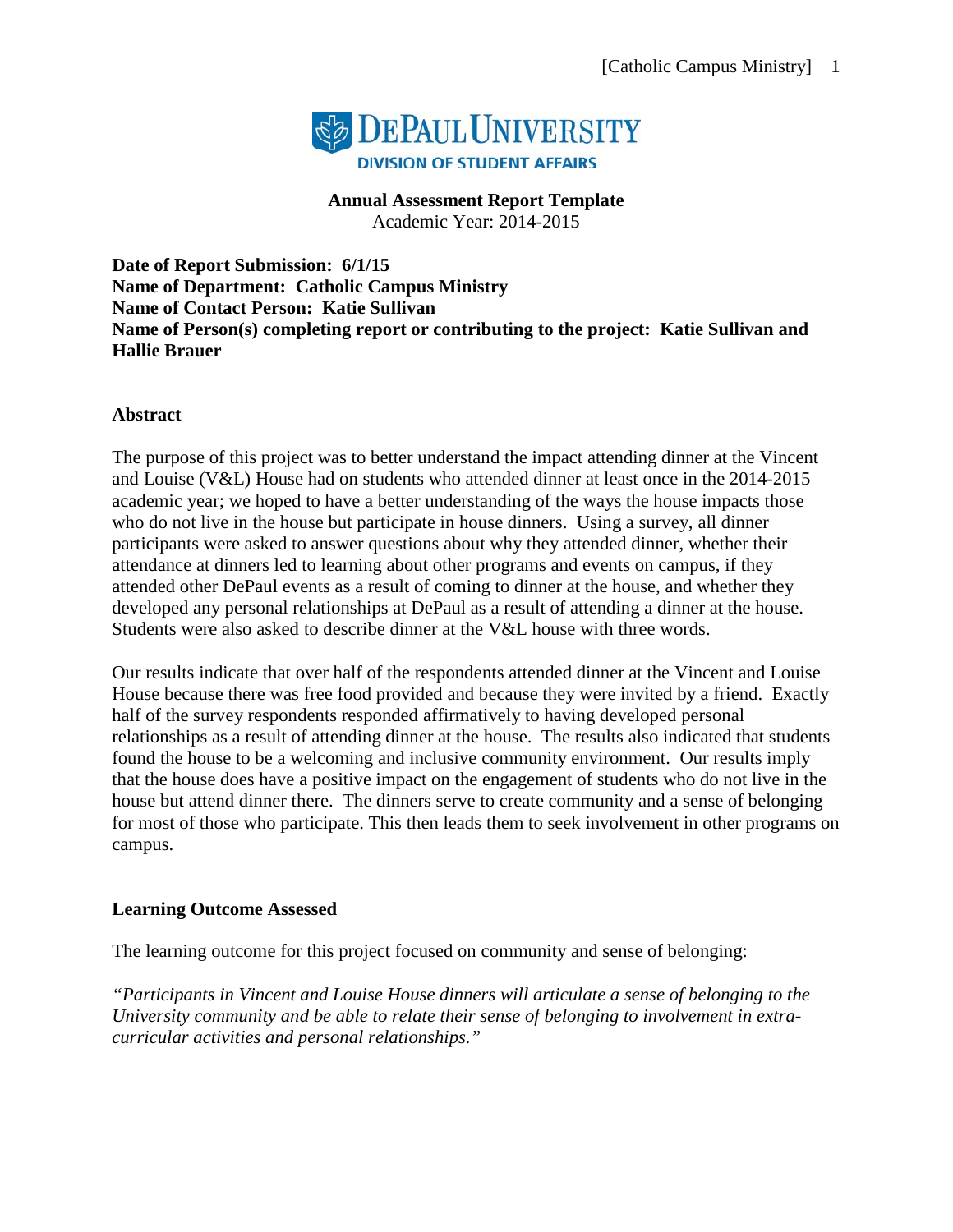#### **Introduction & Context**

The Vincent and Louise House is an intentional campus living opportunity where ten students spend the entire academic year living in community together and actively engaging in the values of faith, service, social justice, community, and simplicity through a Vincentian lens. One of the main activities that the residents of the V&L House engage in together is to cook and serve weekly dinners to members of the DePaul community. Every Sunday through Wednesday each quarter of the year, the residents of the house serve dinner to anyone in the DePaul community who chooses to attend. During these weekly dinners, conversations are had, relationships are built, and students who attend the dinners are invited to engage with the Catholic and Vincentian values of the institution in both direct and indirect ways.

Community dinners at the Vincent and Louise House are about more than the students who live in community together within the house itself; they are about the people these dinners engage and the ways in which those same people become more involved with different ministry programs (via Catholic Campus Ministry, the Office of Religious Diversity, or the Vincentian Community Service Office) or more engaged generally in the campus community as a result of their experiences at weekly dinners. In his book *Theology of Ministry*, Thomas O'Meara, O.P. explains that "(m)inistry begins with the Christian community, flows out of the community, and nourishes and expands the community" (O'Meara, 146). In our case, we would like students who come to dinner at V&L, Christian or not, to feel that sense of community from the ministry of the house itself.

These dinners relate directly to the mission of Student Affairs at DePaul University. They serve as quality programs that seek to build community in accordance with DePaul's Catholic, Vincentian, and urban identity. This direct relationship between the dinners at the V&L house to the mission of Student Affairs proves that it is imperative to fully understand the impact this program has on the DePaul community. This assessment project seeks to further this exact understanding and to connect the impact of the dinners to the strategic plan of DePaul as stated in Vision 2018, specifically related to goals three and four.

Goal three of Vision 2018 focuses on strengthening our Catholic and Vincentian Identity, and goal four is about fostering diversity and inclusion. Goal four(b) focusses on building a vibrant university community and uses the language "strengthen the sense of community." With this assessment project, we are hoping to learn if dinners at the V&L House, while building on our Catholic and Vincentian identity, strengthen community.

#### **Data Collection & Methodology**

In order to determine if the learning outcome was achieved, we sent a Qualtrics survey (appendix one) to all participants who had attended dinner at the V&L House during the fall and winter quarters.

At all dinners at the V&L House, attendees are asked to swipe in to the OrgSync event for each dinner using their student ID card. Using information from OrgSync participation reports, an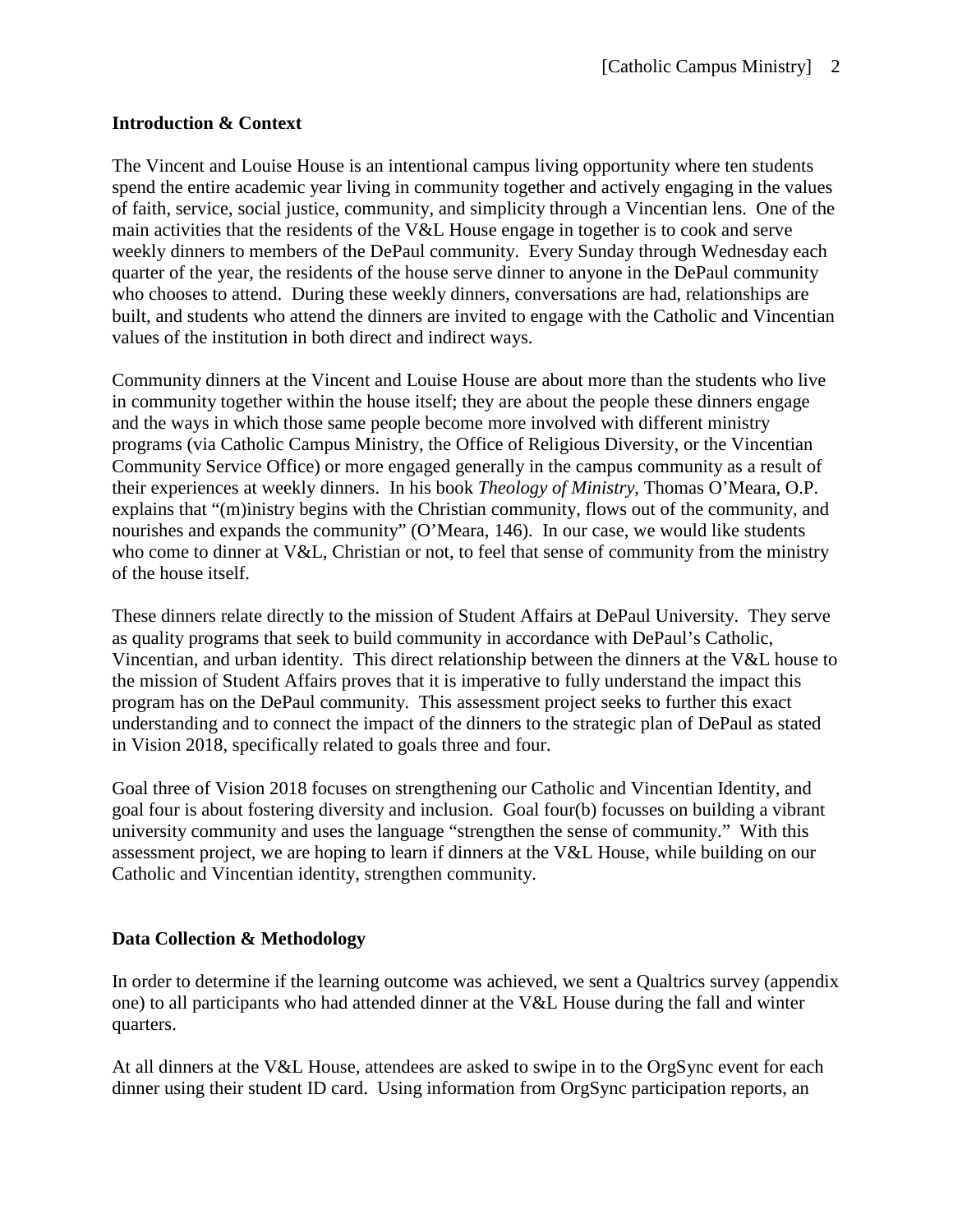email with a link to the survey (appendix two) was then sent to current students (known alumni and staff were removed from the email list prior to sending) asking for their participation in the survey.

The survey remained open for students to complete for three weeks and they received one reminder email that it was still open to complete. After these three weeks, the survey was closed and a report of the survey was obtained from Qualtrics (appendix three). Only Katie Sullivan, Catholic Campus Ministry staff member, and Hallie Brauer, intern for assessment, had access to the survey results on Qualtrics, and each analyzed the data from the Qualtrics-generated report. After each had analyzed the data, they also spoke with each other and discussed the data in relation to the learning outcome. Based on the words students chose to describe dinner at V&L House, most respondents seemed to connect dinner at V&L with a sense of community and belonging at the University.

Participation in the survey was completely optional. The survey was set up so that each survey response was recorded anonymously Students could choose to enter their email address at the end of the survey for an incentive (the first seven to complete the survey and include their email address had the opportunity to get a t-shirt from Catholic Campus Ministry). However, their email addresses were never connected to their responses and were not required.

### **Data & Results**

In total, 241 students were sent the survey, blind copied via email, so that no one in the survey group knew who else had been given the survey. In total, 53 students completed the survey, giving us a response rate of just over 20% (21.99%).

Because students were asked to swipe in for dinner using OrgSync, we used tableau reports to determine demographics of those who attended dinners in the winter and fall quarters. Our 53 survey respondents fall within the demographics as outlined below but we did not do a specific demographic study or breakdown of those who completed the survey.

Demographics of those who attended dinner at V&L in the fall and winter quarters:

- Almost 98% were undergraduate students
	- o First Years: 24.7%
	- o Sophomores: 23.4%
	- o Juniors: 21.7%
	- o Seniors: 28.1%
	- o Graduate Students: 2.1%
- Gender:
	- o Female: 65%
	- o Male: 35%
- Ethnicity:
	- o White: 64.3%
	- o Hispanic/Latino: 11.5%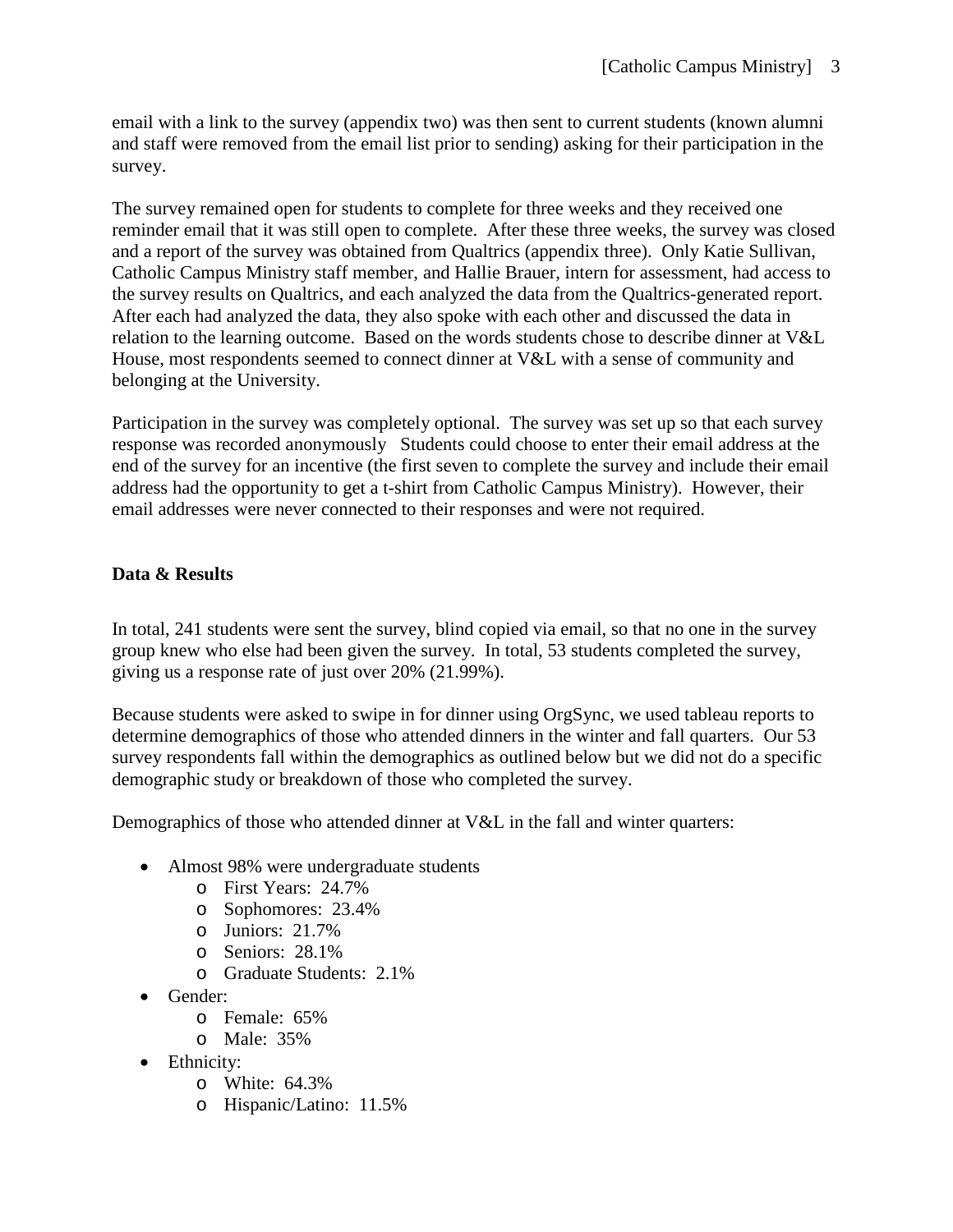- o Black/African American: 6.8%
- o Asian: 8.5%
- 48% were commuters

For more detailed demographic information about those who were sent the survey, including colleges they came from, please see appendix four.

One key result of the survey was that when students were asked if they had developed personal relationships at DePaul as a result of attending dinner at the V&L House (survey question 6), 50% responded affirmatively. When asked to describe one of those personal relationships, one respondent said: "I have stronger ties to the community as a whole. Its (sic) good to feel like a part of something bigger than oneself." Another said: "I feel like I have people that I can talk to openly about my faith with at school, which isn't something that I am necessarily used to. It makes me feel more comfortable being myself."

| <b>Learning Outcome</b>                                                                                                                                                                                                                                               | <b>Number of Students</b><br><b>Assessed</b> | <b>Number of Students</b><br>with Acceptable or<br><b>Better Performance</b> |
|-----------------------------------------------------------------------------------------------------------------------------------------------------------------------------------------------------------------------------------------------------------------------|----------------------------------------------|------------------------------------------------------------------------------|
| Participants in Vincent<br>and Louise House<br>dinners will articulate a<br>sense of belonging to the<br>University community<br>and be able to relate their<br>sense of belonging to<br>involvement in extra-<br>curricular activities and<br>personal relationships | 53                                           | 30                                                                           |

While we received 53 responses to the survey, only 49 answered the question: "If you had to choose three words to describe dinner at the V&L House, what would those three words be?" We used that question of the survey to determine the success of the learning outcome. Therefore, it is important to note that of those 49 students, 30 (or 61%) used words like "welcoming and community." An additional 7 (for 37 of the 49 or 76%) used the word friendly to describe dinner at V&L

#### **Discussion & Interpretation of Results**

Key findings of the survey: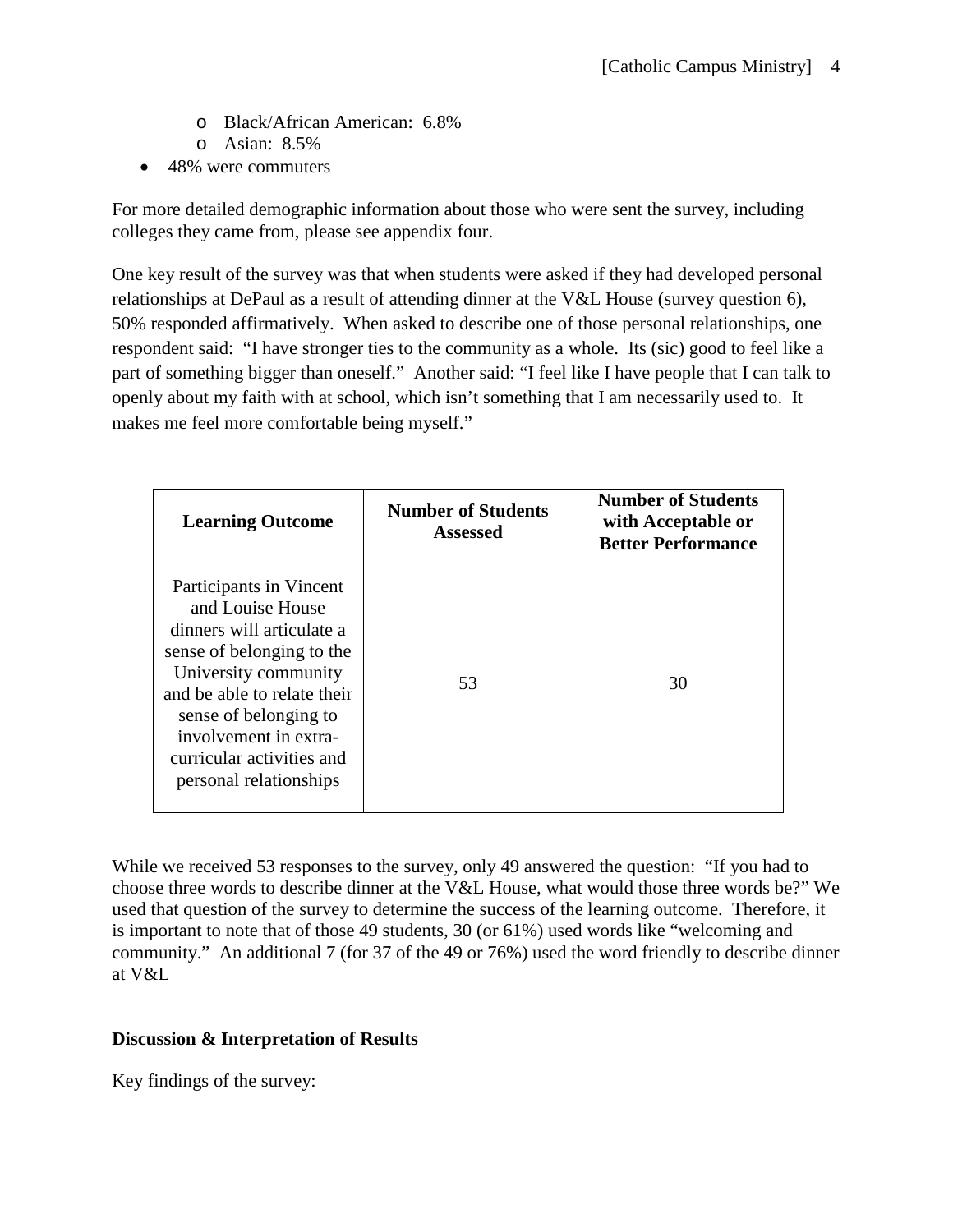- Students attend dinners at V&L in large part because they are invited by a friend or because they are looking for free food
- More than half of those who attended dinner at V&L learned about other programs and events because they came to dinner
	- o While more than half have learned about other programs and events, less than half say they have then attended other events
	- o Those events that have been attended as a result of coming to dinner at V&L have mostly been sponsored by CCM, VCSO, or ORD
- Half of all survey respondents said they developed personal relationships at DePaul as a result of attending dinner at V&L
- An overwhelming number of students used positive words to describe dinner at the V&L House, with words such as community, welcome, and friendly showing up more frequently than any others. The word Vincentian also showed up but with less frequency
- Not all students had positive experiences, however, as a few of the 49 (less than 5) who responded to the question asking for words to describe dinner at V&L used words like awkward and cliquey

### **Recommendations and Plans for Action**

Based on the results of this survey and this assessment project, it seems apparent that most of those who attend dinner at the Vincent and Louise House feel a greater connection to the DePaul University community from attending said dinners; they *articulate a sense of belonging*. Our results indicate that the house has a positive impact on the engagement of students who do not live in the house but attend dinner there because the dinners serve to create community and a sense of belonging. Dinners at V&L are strengthening community, as hoped for in goal four of Vision 2018.

Because so many students seem to find community and a sense of belonging at dinners at V&L House, it is important to build on these two things and help them to seek involvement in other programs on campus. We want students to be *able to relate their sense of belonging to involvement in extracurricular activities and personal relationships*. While some students seem to already seek out this involvement as a result of eating dinner at V&L and some also seem to feel connected because of the personal relationships they formed at V&L dinners, it would be beneficial to do more to help students engage and get involved in other programs on campus and to help them understand how their involvement and their sense of belonging go together.

We can continue to build on current partnerships with the Vincentian Community Service Office (VCSO) and the Office of Religious Diversity (ORD) and the Office of Mission and Values and create new partnerships, particularly within the Division of Student Affairs with departments such as Residence Life and the Center for Intercultural Programs.

It is important to note that an overwhelming majority of students at V&L House dinners are white. We need to do a better job reaching out to those who are not in the majority and help them to feel welcome at V&L dinners as well.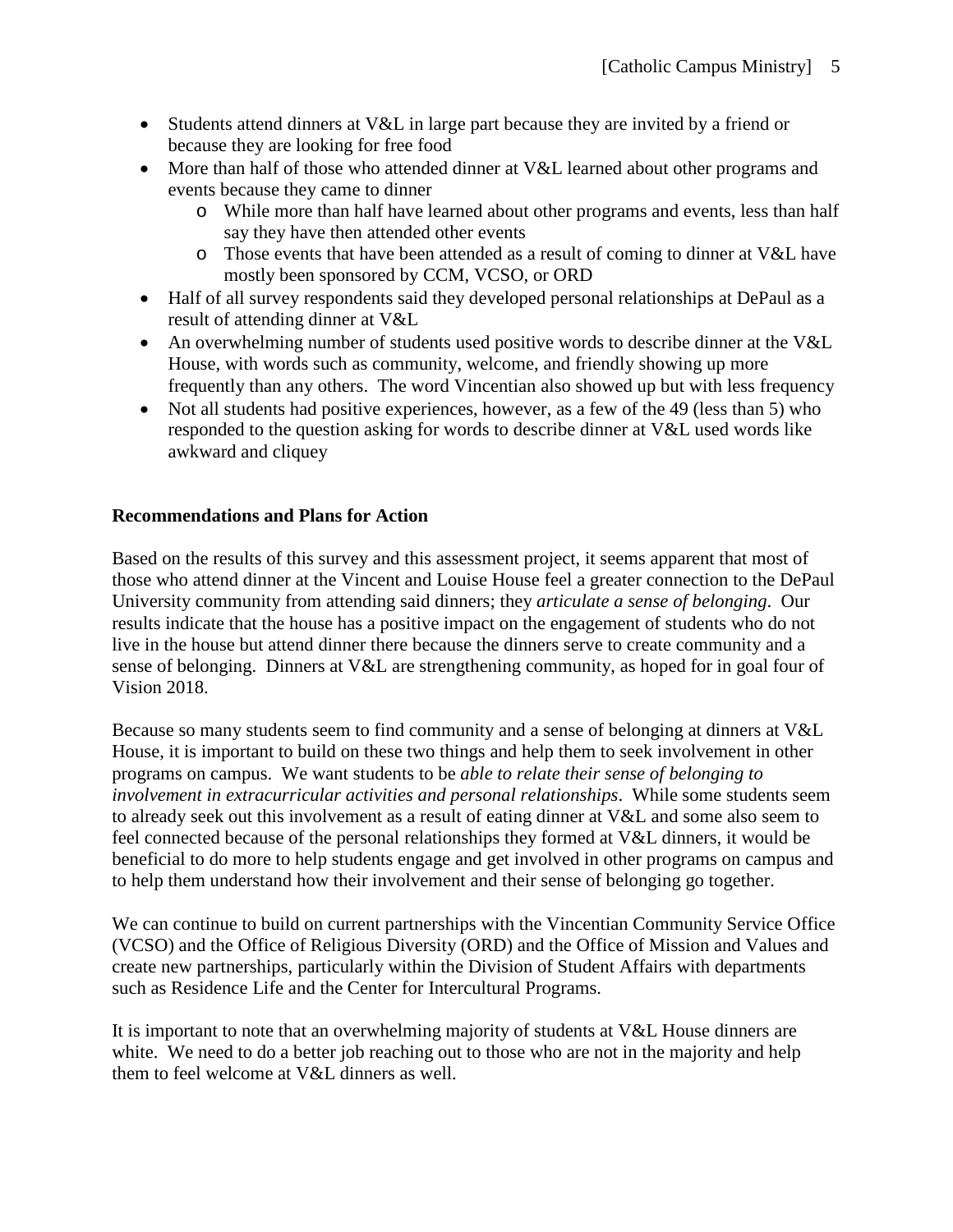Students living in the house have the opportunity to cultivate relationships with their peers based on their involvement in other on-campus programs and this involvement can be a key tool in inviting others into the V&L House dinner community. Likewise, it is important that CCM staff, specifically the coordinator of the V&L House, make connections with other departments on campus, both within Student Affairs and across the University. By sharing that information with other staff members, more students can be reached and more special event type dinners can be held at the V&L House, increasing our capacity to meet goal three of Vision 2018 and can make sure that other departments are aware of dinner at V&L and invite their student groups to attend or co-host special event type dinners with the V&L House residents. Dinners at the V&L House can be a key part of building a vibrant university community (Vision 2018 goal four b) at DePaul.

It is our hope that dinners at V&L will continue to cultivate community and a sense of belonging and will do so for even more students at DePaul in the future.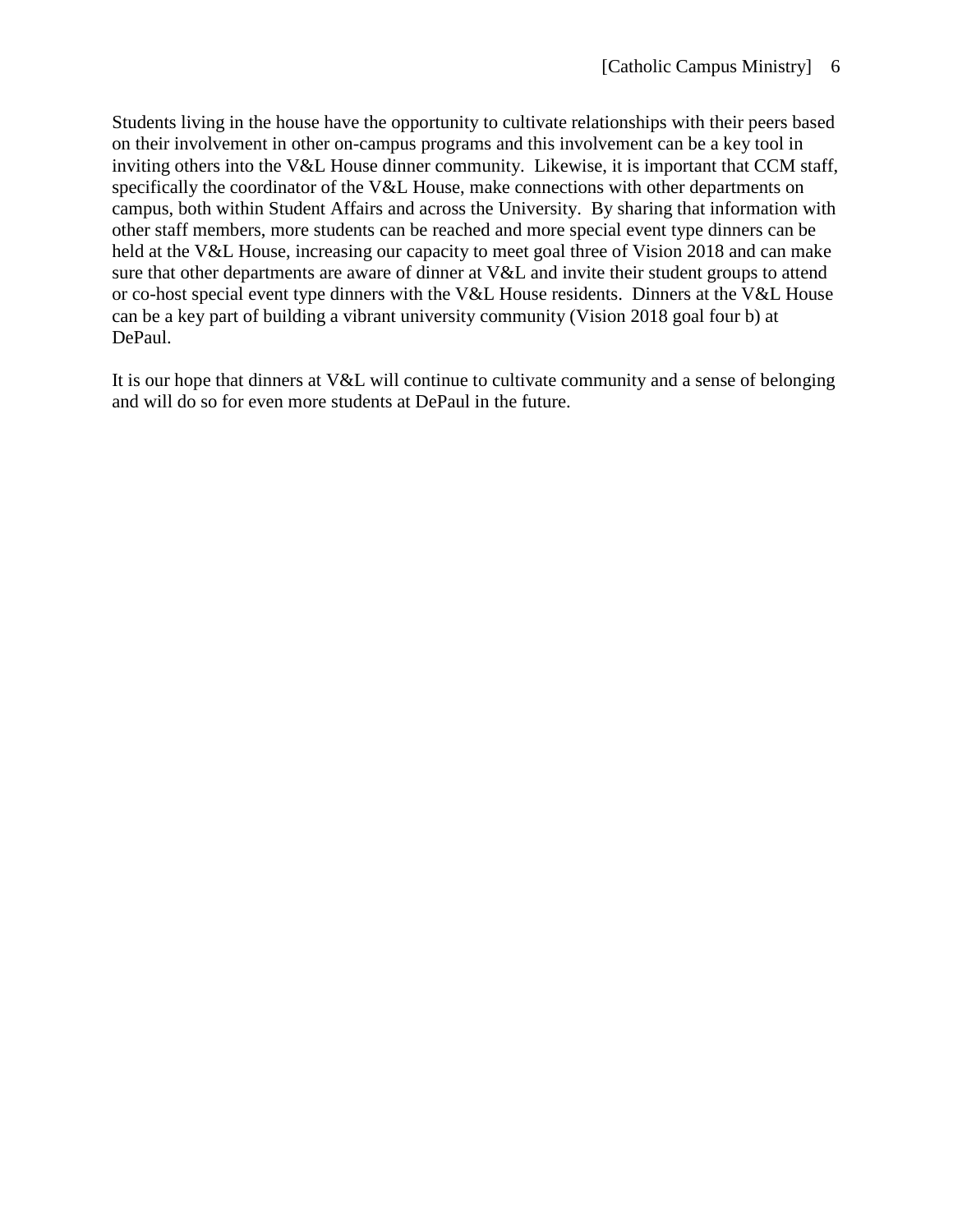### **Appendix One: Survey**

V&L House Dinner Survey

- Q1 Why do you attend dinner at the V&L House? (check all that apply)
- $\Box$  Special event (1)
- $\Box$  Invited by a friend (2)
- $\Box$  Looking for community (3)
- $\Box$  Free food (4)
- $\Box$  Other: (5)

Q2 As a result of attending dinner at the V&L House, have you learned about other programs and events sponsored on campus?

- $\bigcirc$  Strongly agree (1)
- $\overline{Q}$  Agree (2)
- O Disagree (3)
- $\bigcirc$  Strongly Disagree (4)

Q3 Have you attended other DePaul events as a result of coming to a V&L House dinner?

 $\Box$  Yes (1)

 $\Box$  No (2)

#### Answer If Have you attended other DePaul events as a result of coming to a V&L House dinner? Yes Is Selected

Q8 If you answered yes to the previous question, please give an example:

Q4 Of the other programs and events you attended, how many were sponsored by Catholic Campus Ministry, the Office of Religious Diversity, or the Vincentian Community Service Office?

- $\bigcirc$  0-5 (1)
- $\bigcirc$  6-10 (2)
- $Q$  11-15 (3)
- $\bigcirc$  More than 15 (4)

Q5 Have you developed personal relationships at DePaul as a result of attending dinner at the V&L House?

- $\Box$  Yes (1)
- $\Box$  No (2)

Answer If Have you developed personal relationships at DePaul as a result of attending dinner at the V&L H... Yes Is Selected

Q9 If you answered yes to the previous question, please describe one of those relationships: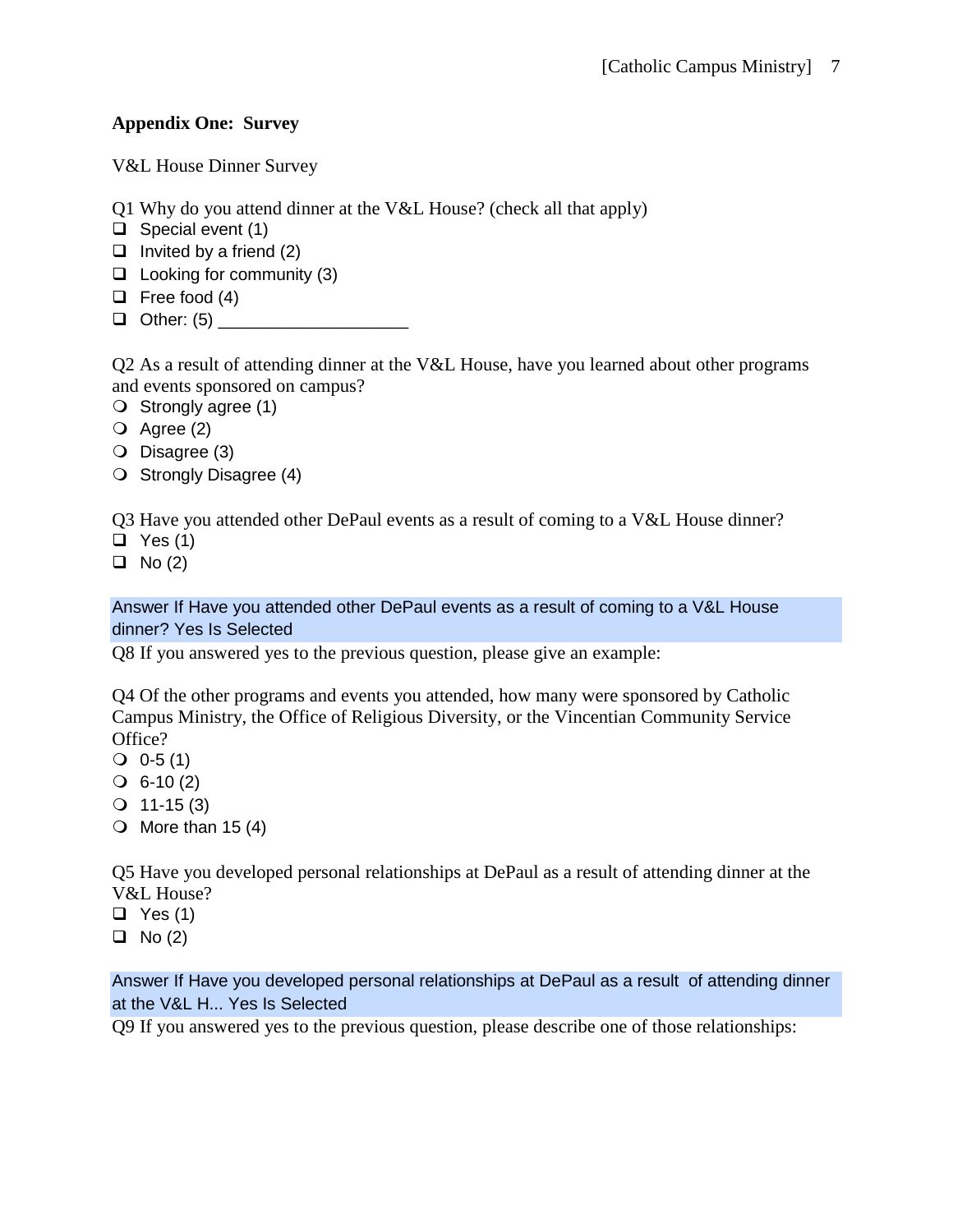Q6 If you had to choose three words to describe dinner at the V&L House, what would those three words be?

- 1. (1)
- 2. (2)
- 3. (3)

Q7 The first 7 survey respondents will receive a free t-shirt. Please leave your email address below if you are interested in being considered for this prize.

Q12 Thank you for taking the survey. Please be sure to click the arrows below to have your results included.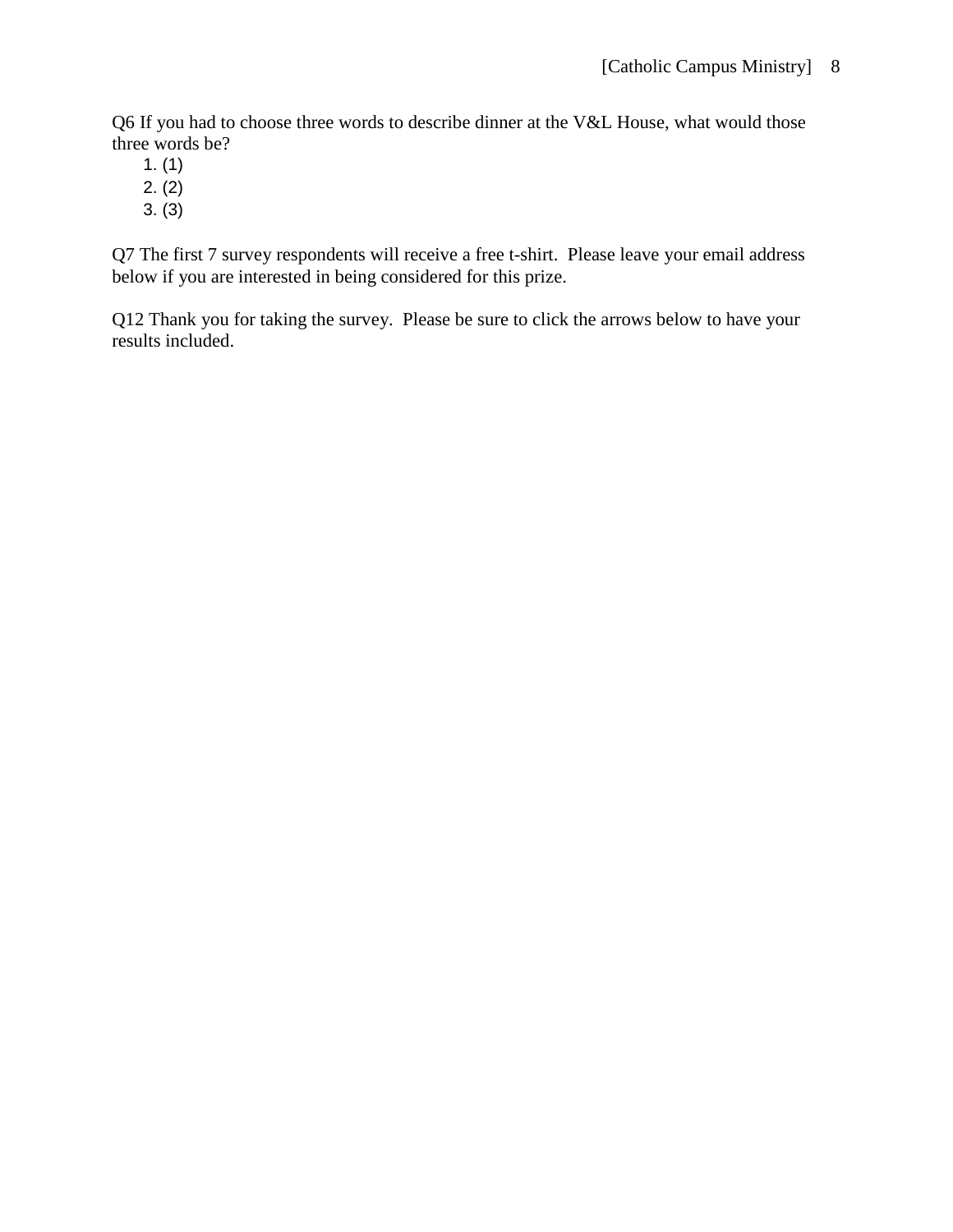### **Appendix Two: Survey Email**

Hello!

You are receiving this email because you attended dinner at the Vincent and Louise House at some point during the fall or winter quarter of the 2014-2015 school year. We are asking for participation in a survey about the dinners and hope you will take the time to respond. The survey can be found [here](http://depaul.qualtrics.com/SE/?SID=SV_dhWbu1IPTJjkynb) or by clicking on the link at the end of this email.

The survey is anonymous and should only take about 5 minutes to complete. The first 7 people who complete the survey and choose to leave their contact information will receive a CCM tiedye t-shirt.

Thank you in advance for completing this survey. It will greatly help us to understand the impact of the V&L House dinners and plan for future programs at the Vincent and Louise House.

(Survey link: [http://depaul.qualtrics.com/SE/?SID=SV\\_dhWbu1IPTJjkynb\)](http://depaul.qualtrics.com/SE/?SID=SV_dhWbu1IPTJjkynb)

With gratitude,

Katie Sullivan University Minister, Catholic Social Concerns Catholic Campus Ministry DePaul University 773-325-4490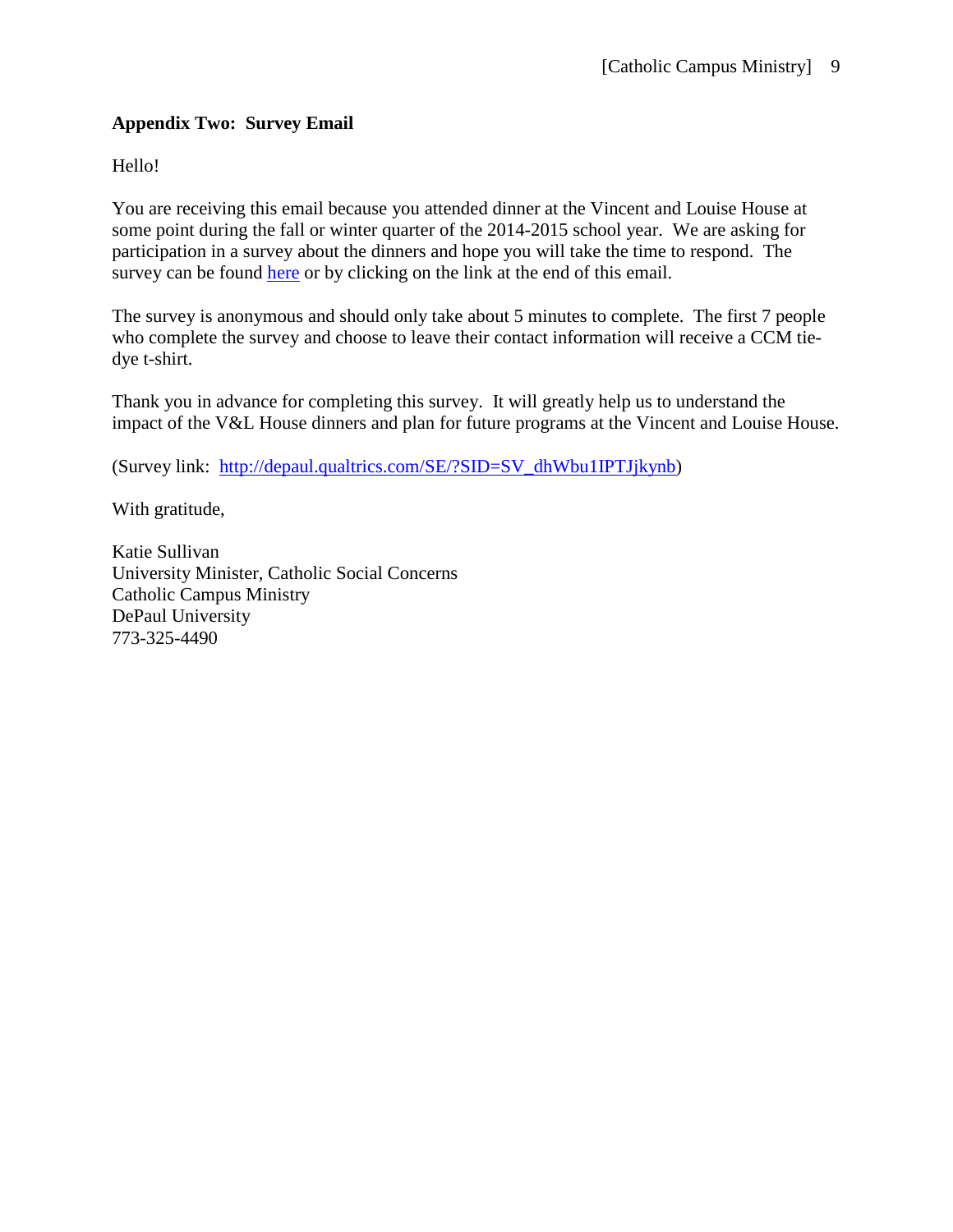### **Appendix Three: Initial Qualtrics Report on the Survey**

### **Initial Report**

**Last Modified: 06/08/2015**

## **1. Why do you attend dinner at the V&L House? (check all that apply)**

| # | Answer                   | Response | $\%$ |
|---|--------------------------|----------|------|
|   | Special event            | 18       | 36%  |
| 2 | Invited by a<br>friend   | 35       | 70%  |
| 3 | Looking for<br>community | 17       | 34%  |
| 4 | Free food                | 40       | 80%  |
|   | Other:                   | 6        | 12%  |

| Other:                                 |
|----------------------------------------|
| I work here                            |
| Denver Bronco's Love                   |
| incoming V&L house resident on 2015-16 |
| <b>CCM</b>                             |
| <b>Conversations and Learning</b>      |
| good conversations                     |

| Statistic              | <b>Value</b> |
|------------------------|--------------|
| Min Value              |              |
| Max Value              |              |
| <b>Total Responses</b> | 50           |

## **2. As a result of attending dinner at the V&L House, have you learned about other programs and events sponsored on campus?**

| # | Answer         | Response | %    |
|---|----------------|----------|------|
|   | Strongly agree | 14       | 28%  |
| ∠ | Agree          | 29       | 58%  |
| 3 | Disagree       |          | 12%  |
| 4 | Strongly       |          | 2%   |
|   | Disagree       |          |      |
|   | Total          | 50       | 100% |

| Statistic                 | Value |
|---------------------------|-------|
| Min Value                 |       |
| Max Value                 | 4     |
| Mean                      | 1.88  |
| Variance                  | 0.48  |
| <b>Standard Deviation</b> | 0.69  |
| <b>Total Responses</b>    | 50    |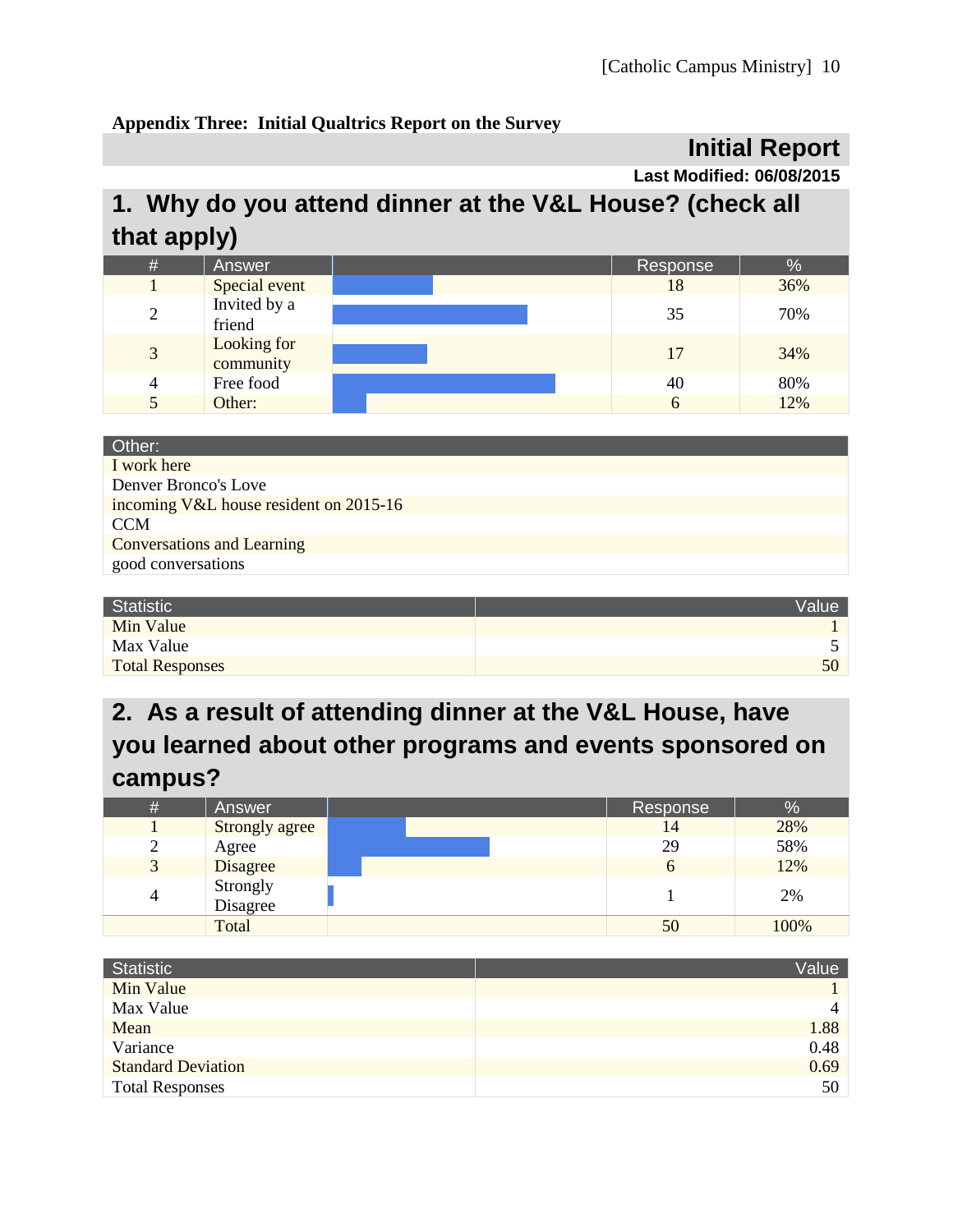### **3. Have you attended other DePaul events as a result of coming to a V&L House dinner?**

| - | Answer |  | Response | 'Ο  |
|---|--------|--|----------|-----|
|   | Yes    |  | 10       | 32% |
| ∼ | 11 V   |  |          | 68% |
|   |        |  |          |     |

| Statistic              | <b>Value</b> |
|------------------------|--------------|
| Min Value              |              |
| Max Value              |              |
| <b>Total Responses</b> | 50           |

### **4. If you answered yes to the previous question, please give an example:**

| <b>Text Response</b>                                                                            |
|-------------------------------------------------------------------------------------------------|
| adsdf                                                                                           |
| <b>CCN</b>                                                                                      |
| Last year, I learned about events in CCM at a V&L House dinner (Food for Thought & Catholic     |
| <b>Community Night specifically)</b>                                                            |
| I went to get deep and more CCM events like food for thought                                    |
| I went to a halloween party at the VnL house.                                                   |
| breakfast woth Sister Helen Prejean and Food for Thought on Fridays!                            |
| VIA Big 8                                                                                       |
| Night Out                                                                                       |
| <b>Freshman Retreat</b>                                                                         |
| I dont know if this was because of the V&L dinners, but I go to events like mass because of the |
| community, which is strengthened because of the dinners.                                        |
| retreat (there were other factors involved though)                                              |
| Vincentian Service Day                                                                          |
| More CCM events                                                                                 |
| Hunger banquet                                                                                  |
| <b>Sister Helen Prejean</b>                                                                     |
|                                                                                                 |

| œ                      |  |
|------------------------|--|
| <b>Total Responses</b> |  |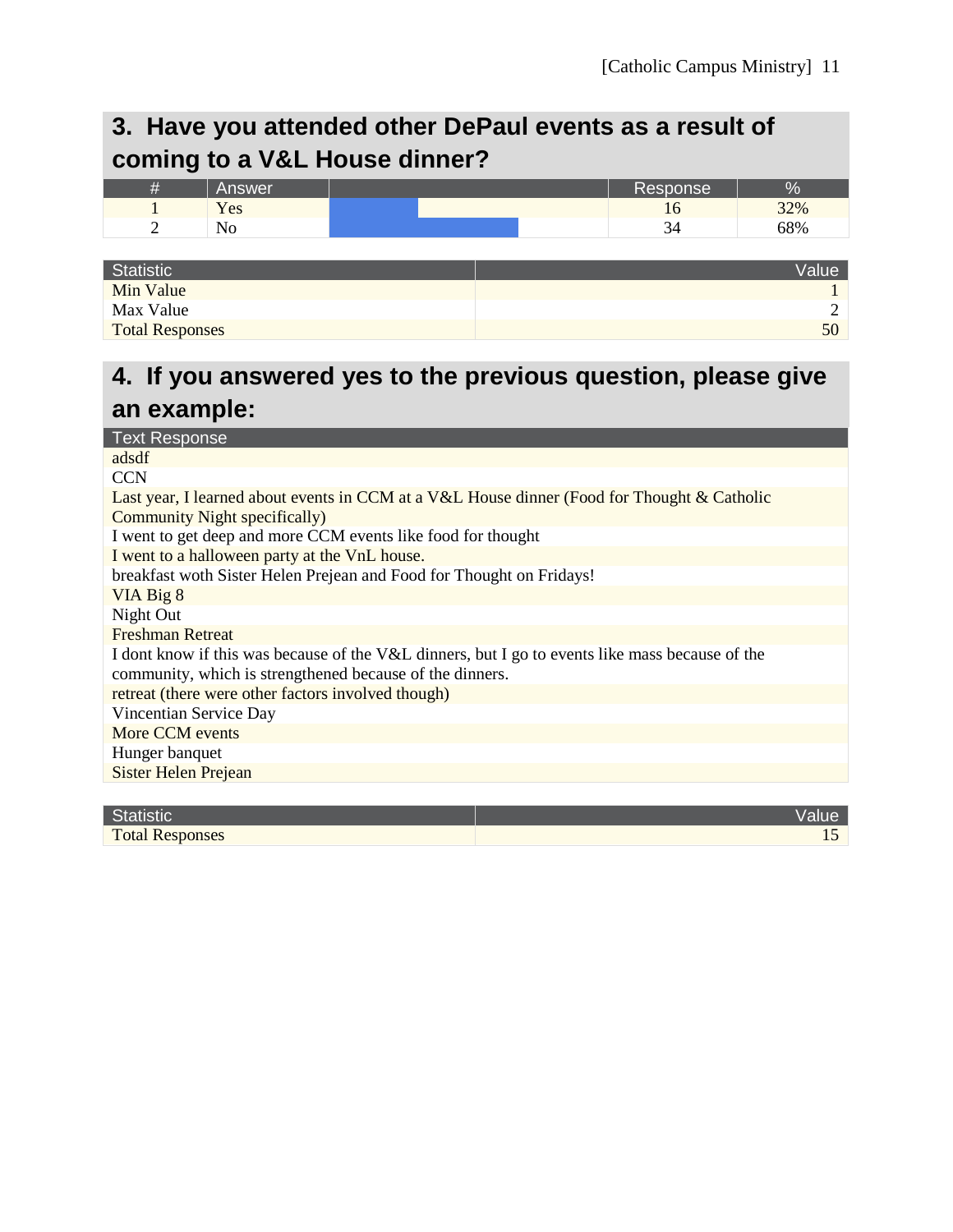### **5. Of the other programs and events you attended, how many were sponsored by Catholic Campus Ministry, the Office of Religious Diversity, or the Vincentian Community Service Office?**

| # | Answer       | Response | ℅    |
|---|--------------|----------|------|
|   | $0 - 5$      | 29       | 58%  |
|   | $6-10$       |          | 16%  |
|   | $11 - 15$    |          | 4%   |
|   | More than 15 |          | 22%  |
|   | Total        | 50       | 100% |

| <b>Statistic</b>          | Value          |
|---------------------------|----------------|
| Min Value                 |                |
| Max Value                 | $\overline{4}$ |
| Mean                      | 1.90           |
| Variance                  | 1.52           |
| <b>Standard Deviation</b> | 1.23           |
| <b>Total Responses</b>    | 50             |

### **6. Have you developed personal relationships at DePaul as a result of attending dinner at the V&L House?**

|   | <b>Answer</b>  |  | Response <sup>1</sup>    | σ   |
|---|----------------|--|--------------------------|-----|
|   | Yes            |  | $\overline{\phantom{a}}$ | 50% |
| - | N <sub>0</sub> |  | $\overline{\phantom{a}}$ | 50% |

| Statistic              | Value |
|------------------------|-------|
| Min Value              |       |
| Max Value              |       |
| <b>Total Responses</b> | 50    |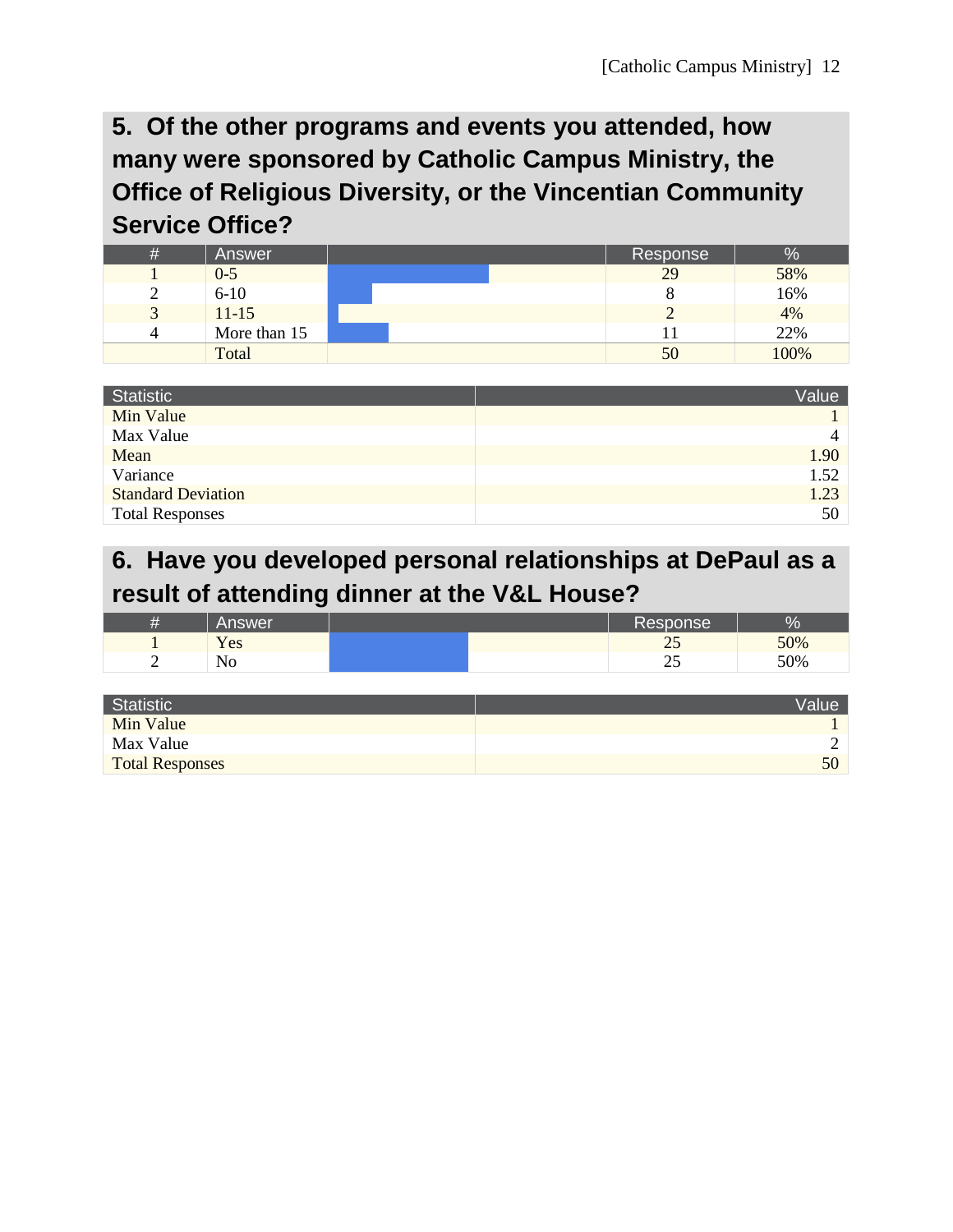# **7. If you answered yes to the previous question, please describe one of those relationships:**

| <b>Text Response</b>                                                                                                                                |
|-----------------------------------------------------------------------------------------------------------------------------------------------------|
| <b>ADFaf</b>                                                                                                                                        |
| Friends good                                                                                                                                        |
| <b>Test</b>                                                                                                                                         |
| I have gotten to know residents of the V&L house better!                                                                                            |
| It got me closer to staff because they would speak at the dinner and I would introduce myself.                                                      |
| There are a few people I see on campus that I stop and talk to if I see.                                                                            |
| <b>Katie Mumma</b>                                                                                                                                  |
| I keep in touch with a couple of people from $V &L$ .                                                                                               |
| olivia Johnson and Ally Carvhollo are two great friends i met at VandL                                                                              |
| Getting to know the friends who brought me with better                                                                                              |
| Good friends currently                                                                                                                              |
| Networking for my student org                                                                                                                       |
| <b>Beth</b>                                                                                                                                         |
| I feel like I have people that I can talk to openly about my faith with at school, which isn't something that                                       |
| I am necessarily used to. It makes me feel more comfortable with being myself.                                                                      |
| I met my friend Liz at a V&L how dinner                                                                                                             |
| I have stronger ties to the community as a whole. Its good to feel like a part of something bigger than<br>oneself.                                 |
| I knew a lot of the housemates before they lived in the house. I wasn't able to attend a lot of dinners                                             |
| because I work until 6 in the south loop but I was able to visit the house and further develop my<br>relationships with all of the housemates.      |
| I met some people who I became closer to after the dinner at other CCM events                                                                       |
| My relationship with Nikki has grown I'd say since I found out I will be living in the house next year. We                                          |
| were also on the same DemonTHON team so we bonded.                                                                                                  |
| Friendship                                                                                                                                          |
| new friends                                                                                                                                         |
| Closer with a friend who lives in the house, and an opportunity to bring other friends to enjoy a free meal<br>with friendly people they don't know |
|                                                                                                                                                     |

| <b>Statistic</b>       | Value |
|------------------------|-------|
| <b>Total Responses</b> |       |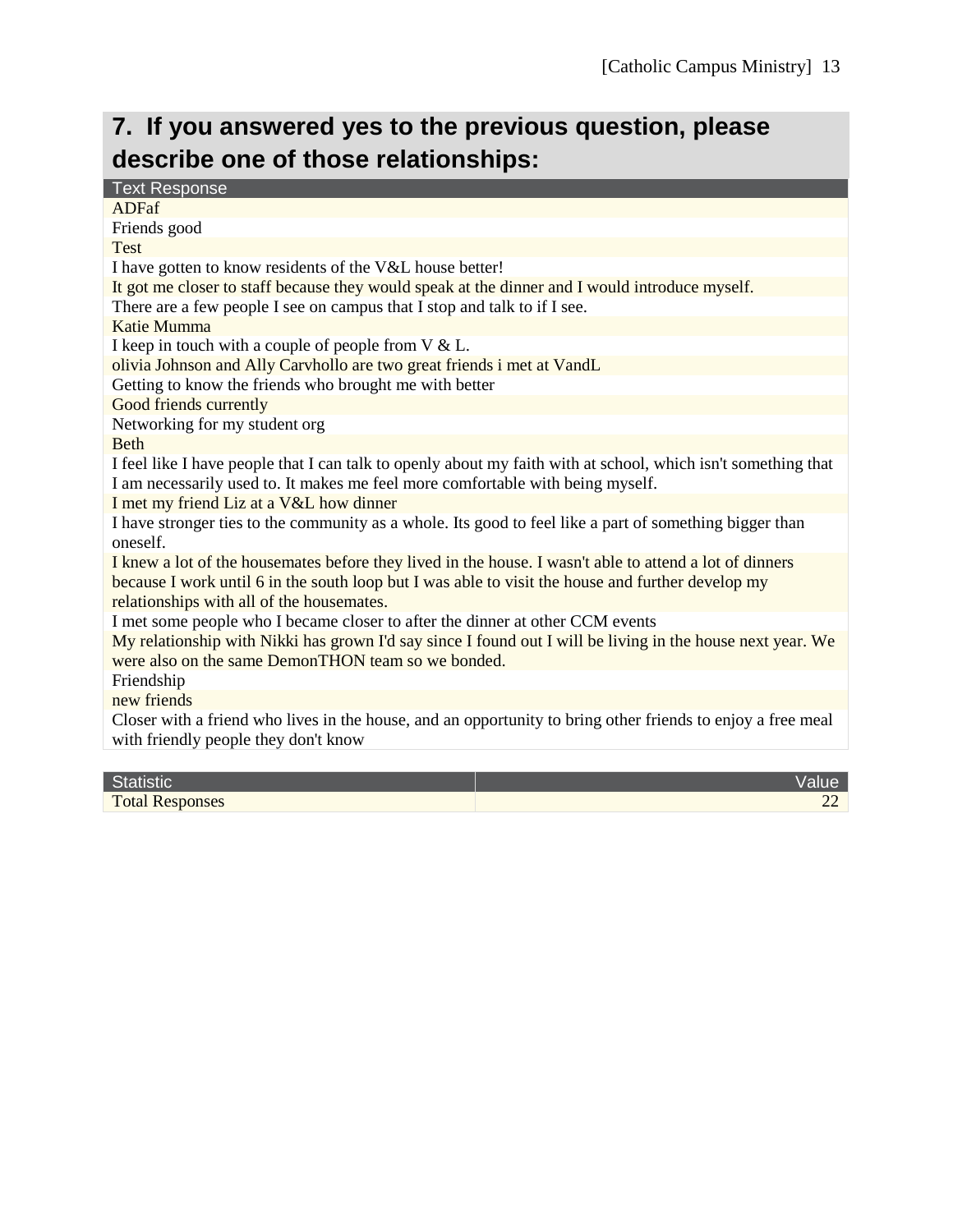## **8. If you had to choose three words to describe dinner at the V&L House, what would those three words be?**

| 1.                 | 2.                     | 3.                           |
|--------------------|------------------------|------------------------------|
| communal           | fun                    | silly                        |
| Community          | Fun                    | Free yet often bland food :) |
| Rico               | <b>Barato</b>          | Comunal                      |
| Community          | Welcoming              | Fun!                         |
| fun                | informative            | friendly                     |
| Community          | Accepted               | Family                       |
| <b>Delcious</b>    | Relaxing               | Talkative                    |
| Caring             | Community              | Recreational                 |
| compassionate      | understanding          | supportive                   |
| friendly           | tasty                  | interesting                  |
| community          | friendly               | open                         |
| welcoming          | informative            | comfortable                  |
| laid back          | good food              | welcoming                    |
| Community building | Good food              | Inclusive                    |
| Homey              | friendly               | a little cliquey             |
| fun                | conversation           | chill                        |
| awkward            |                        |                              |
| Comfort            | Love                   | community                    |
| yummy              | friendly               | justice-filled               |
| Crowded            | Interesting            | Friendly                     |
| Friendly           | Community              | Welcoming                    |
| Community          | Love                   | Dialogue                     |
| <b>Nice</b>        | Homely                 | friendly                     |
| Social             | Good                   | Interesting                  |
| nice               | inviting               | quiet                        |
| Welcoming          | Comforting             | Kind                         |
| Inviting           | Warm                   | Fun                          |
| relaxed            | free food with friends | worthwhile                   |
| awkward            | isolating              | obnoxious                    |
| Open               | Friendly               | Interesting                  |
| Fun                | Community              | Enjoyable                    |
| Community          | informal               | chill                        |
| Welcoming          | Open                   | Meaningful                   |
| Fun                | Enlightening           | Welcoming                    |
| delicious          | convenient             | comforting                   |
| Exceptional        | Community              | Loving                       |
| informational      | community              | vincentian                   |
| Soul Nurturing     | Comforting             | Cozy                         |
| Conversationist    | Close                  | Interpersonal                |
| Community          | family                 | comfort                      |
| okay               |                        |                              |
| family             | welcoming              | outreach                     |
| welcoming          | inclusive              | yummy                        |
| Fun                | Intriguing             | Simplicity                   |
| welcoming          | inspiring              | vincentian                   |
| Community          | Intentional            | Delicious                    |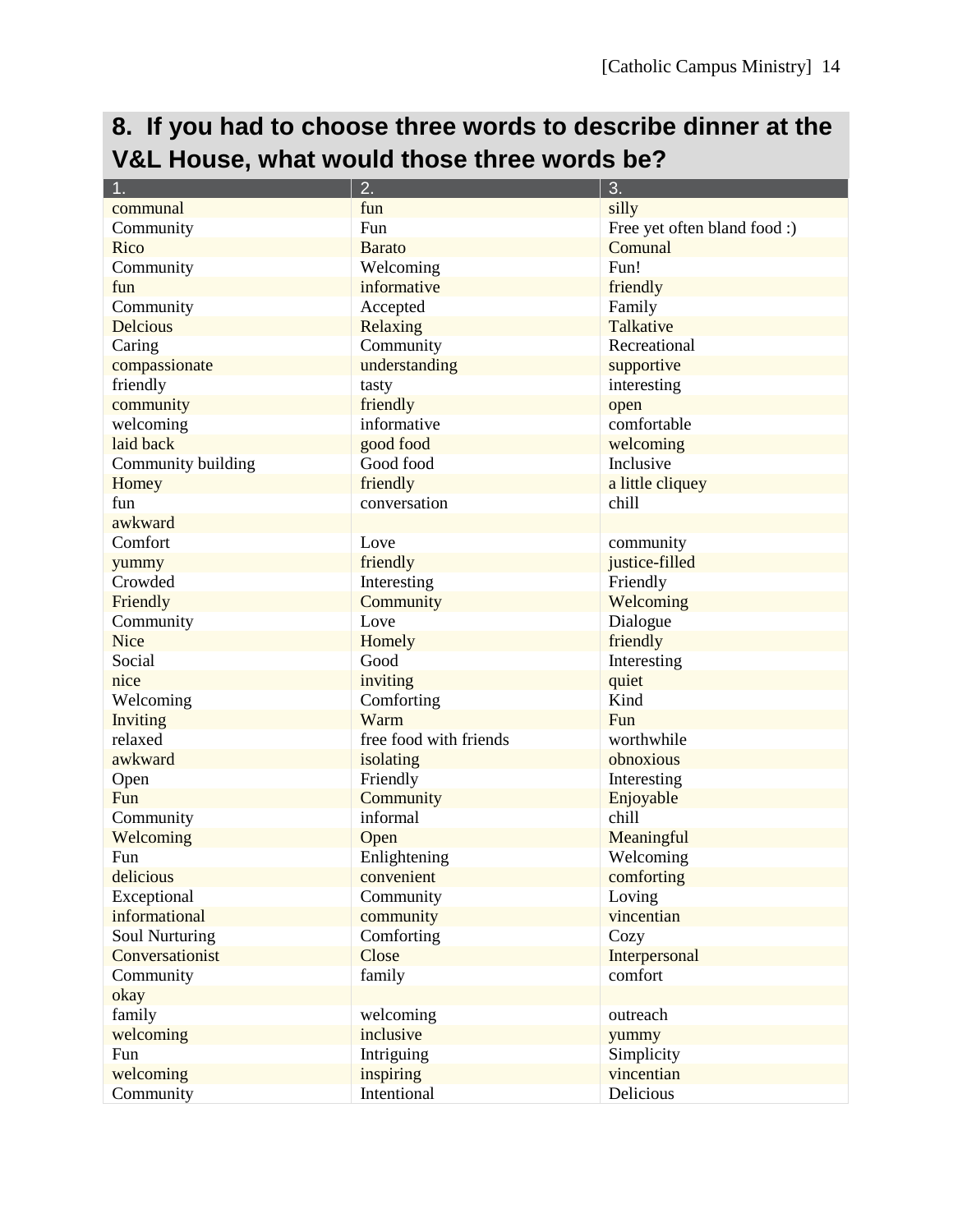### [Catholic Campus Ministry] 15

| laidback | welcoming | conversational |
|----------|-----------|----------------|
| Kind     | Inclusive | Growth         |
| relaxed  | friendly  | delicious      |
|          |           |                |

| $\sim$<br>"Gille.<br><b>Te</b> |        |
|--------------------------------|--------|
| <b>Total Responses</b>         | $\sim$ |